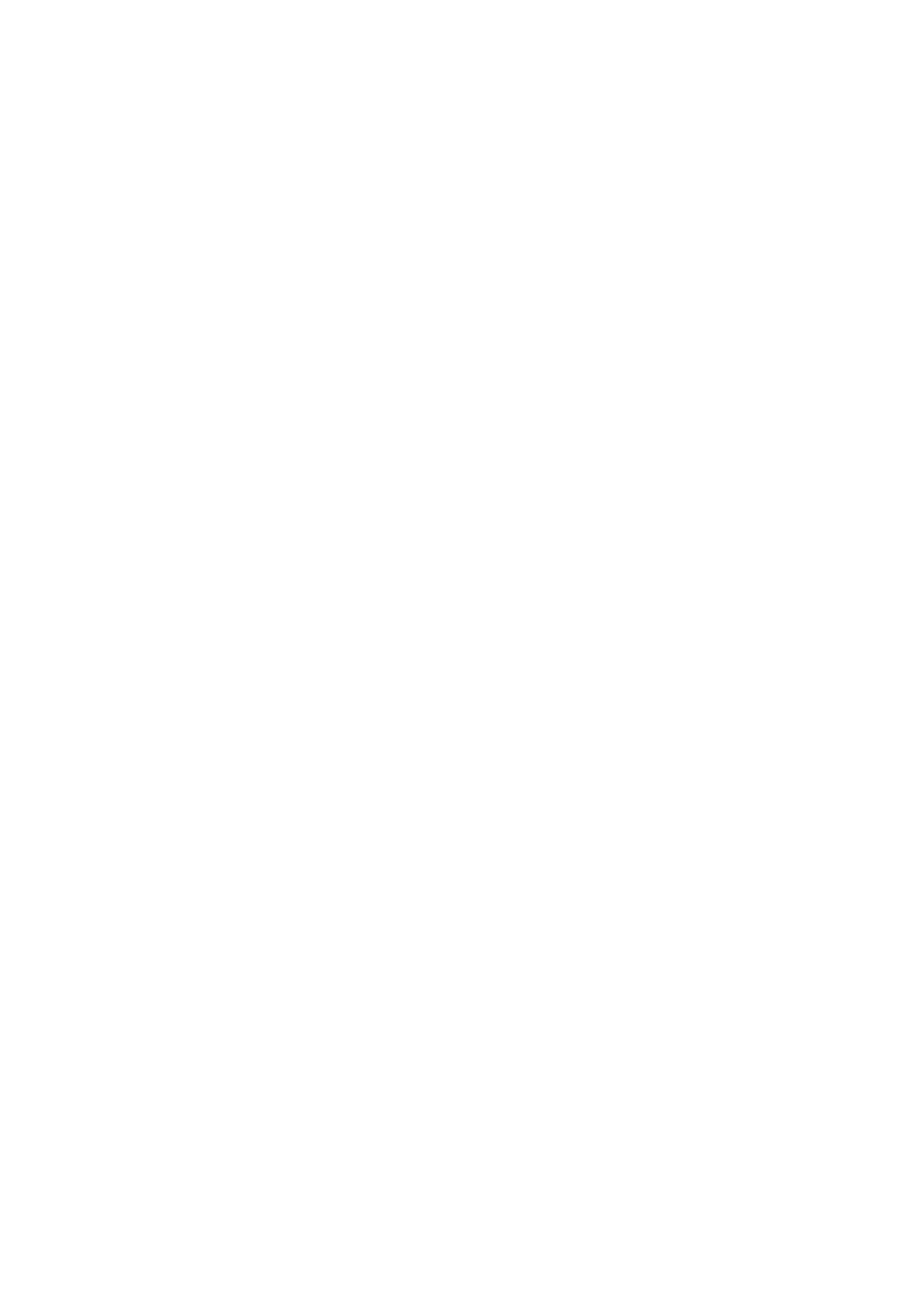*I certify that this public bill, which originated in the Legislative Assembly, has finally passed the Legislative Council and the Legislative Assembly of New South Wales.*

> *Clerk of the Legislative Assembly. Legislative Assembly, Sydney, , 2012*



New South Wales

## **Centennial Park and Moore Park Trust Amendment Bill 2012**

Act No , 2012

An Act to amend the *Centennial Park and Moore Park Trust Act 1983* in relation to the leasing of Trust lands; and for other purposes.

*I have examined this bill and find it to correspond in all respects with the bill as finally passed by both Houses.*

*Assistant Speaker of the Legislative Assembly.*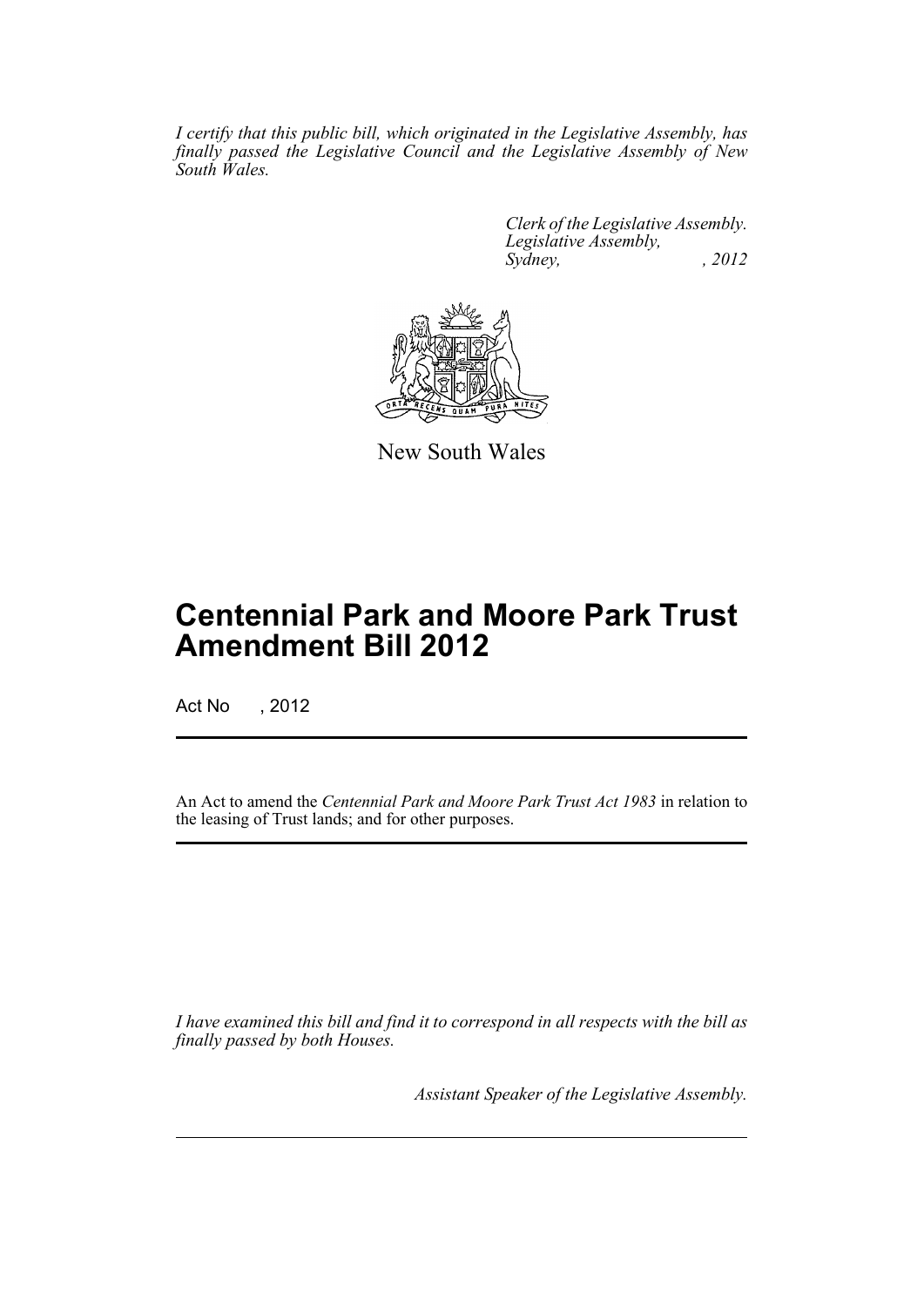### <span id="page-3-0"></span>**The Legislature of New South Wales enacts:**

#### **1 Name of Act**

This Act is the *Centennial Park and Moore Park Trust Amendment Act 2012*.

#### <span id="page-3-1"></span>**2 Commencement**

This Act commences on the date of assent to this Act.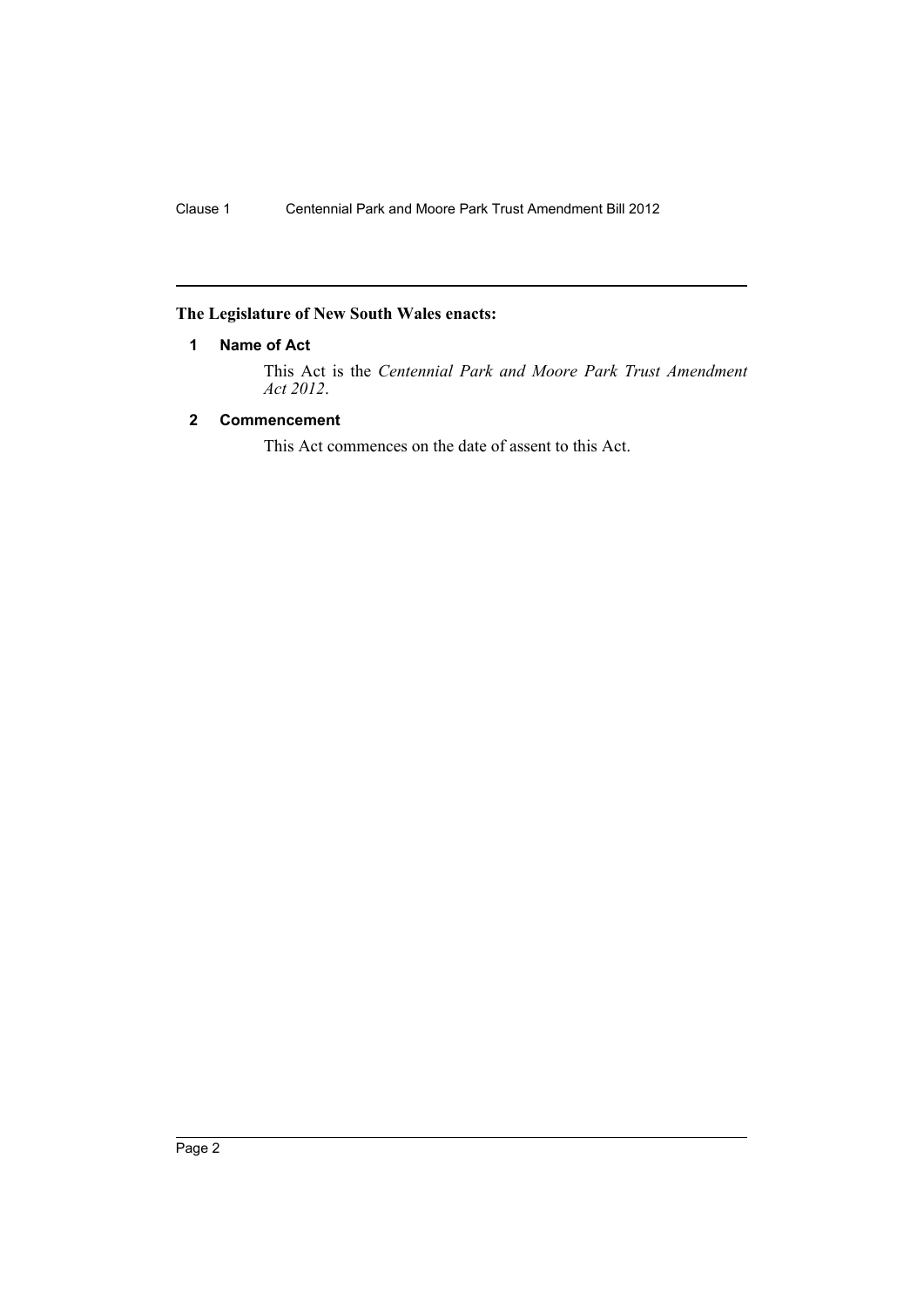Principal amendments to Centennial Park and Moore Park Trust Act 1983 No 145 Schedule 1

## <span id="page-4-0"></span>**Schedule 1 Principal amendments to Centennial Park and Moore Park Trust Act 1983 No 145**

#### **[1] Section 15**

Omit the section. Insert instead:

#### **15 Delegation of Trust's functions**

- (1) The Trust may delegate to an authorised person any of its functions, other than this power of delegation.
- (2) A delegate may sub-delegate to an authorised person any function delegated by the Trust if the delegate is authorised in writing to do so by the Trust.
- (3) In this section, *authorised person* means:
	- (a) a trustee, or
	- (b) the Director or any member of staff of the Trust, or
	- (c) a NSW Government agency or local authority, or a member of staff of any such agency or authority, or
	- (d) a person, or group of persons, of a class prescribed by the regulations.

#### **[2] Section 20 Grant of leases, easements and licences**

Omit section 20 (3). Insert instead:

(3) A lease granted under subsection (2) must not have a term that, together with the term of any further lease that may be granted under an option in respect of it, exceeds 99 years. The Trust must obtain the approval of the Minister if any such proposed lease has a term that, together with the term of any further lease that may be granted under an option in respect of it, exceeds 50 years.

#### **[3] Schedule 1 Provisions relating to trustees and procedure of the Trust**

Insert after clause 9:

#### **9A Transaction of business outside meetings or by electronic means**

- (1) The Trust may, if it thinks fit, transact any of its business by the circulation of papers among all the trustees for the time being, and a resolution in writing approved in writing by a majority of those trustees is taken to be a decision of the Trust.
- (2) The Trust may, if it thinks fit, transact any of its business at a meeting at which trustees (or some trustees) participate by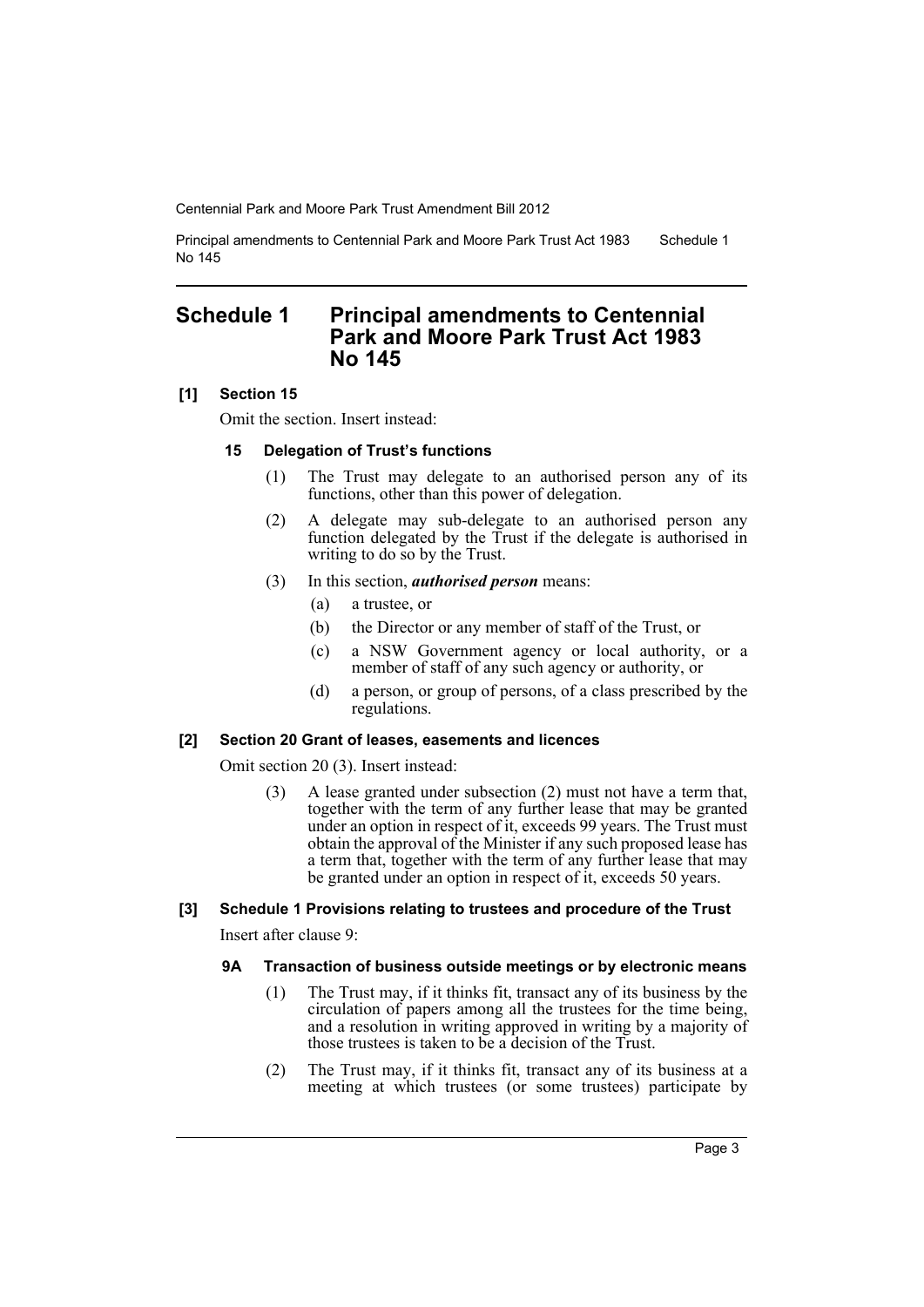Schedule 1 Principal amendments to Centennial Park and Moore Park Trust Act 1983 No 145

> telephone, closed-circuit television or other means, but only if any trustee who speaks on a matter before the meeting can be heard by the other trustees.

- (3) For the purposes of:
	- (a) the approval of a resolution under subclause (1), or
	- (b) a meeting held in accordance with subclause (2),

the Chairman and each trustee have the same voting rights as they have at an ordinary meeting of the Trust.

- (4) A resolution approved under subclause (1) is, subject to the regulations, to be recorded in the minutes of the meetings of the Trust.
- (5) Papers may be circulated among the trustees for the purposes of subclause (1) by email, facsimile or other transmission of the information in the papers concerned.

#### **9B Personal liability**

A matter or thing done or omitted to be done by the Trust, a trustee or a person acting under the direction of the Trust does not, if the matter or thing was done or omitted to be done in good faith for the purpose of executing this or any other Act, subject a trustee or a person so acting personally to any action, liability, claim or demand.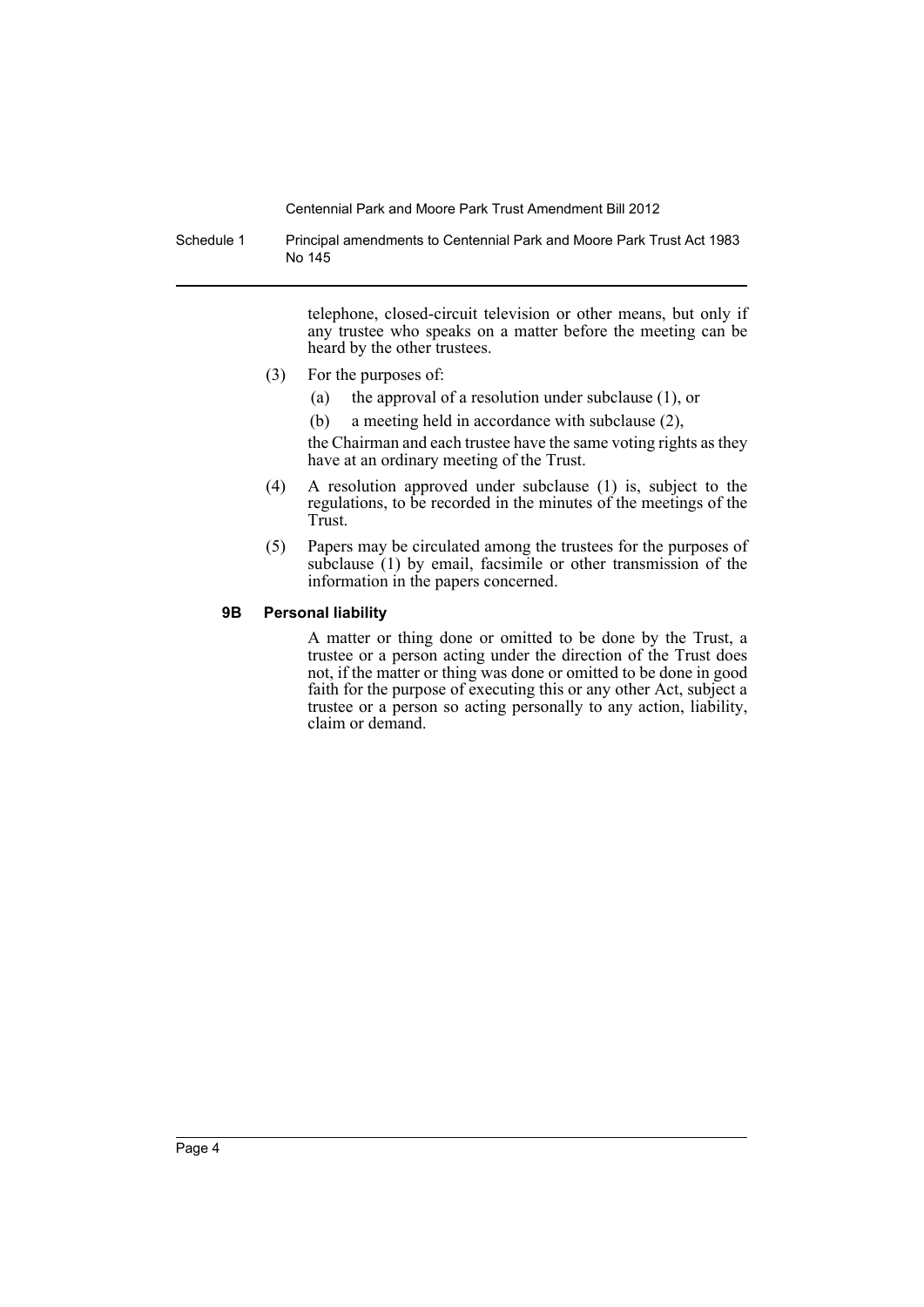Statute law revision amendments to Centennial Park and Moore Park Trust Act 1983 No 145 Schedule 2

## <span id="page-6-0"></span>**Schedule 2 Statute law revision amendments to Centennial Park and Moore Park Trust Act 1983 No 145**

#### **[1] Section 2 Commencement**

Omit the section.

#### **[2] Section 4 Definitions**

Omit the definitions of *original land*, *regulation* and *supplementary land* from section 4 (1).

Insert in alphabetical order:

*function* includes a power, authority or duty, and *exercise* a function includes perform a duty.

*original land* means the land that is described in section 5.

*supplementary land* means land acquired by the Trust that is not original land.

#### **[3] Section 4 (2)**

Omit the subsection.

#### **[4] Section 5**

Omit the section. Insert instead:

#### **5 Trust lands—original land**

- (1) For the purposes of this Act, all land vested in the Trust immediately before the commencement of the amending Act is original land.
- (2) In this section, *amending Act* means the *Centennial Park and Moore Park Trust Amendment Act 2012*.

**Note.** On the commencement of the amending Act, original land includes the following land:

- (a) the land known as Centennial Park,
- (b) the land known as Moore Park,
- (c) the land known as E. S. Marks Athletics Field,
- (d) the land formerly known as Sydney Showground,
- (e) the land known as Queens Park,
- (f) certain other lands (for example, Tay Reserve and Drivers Triangle).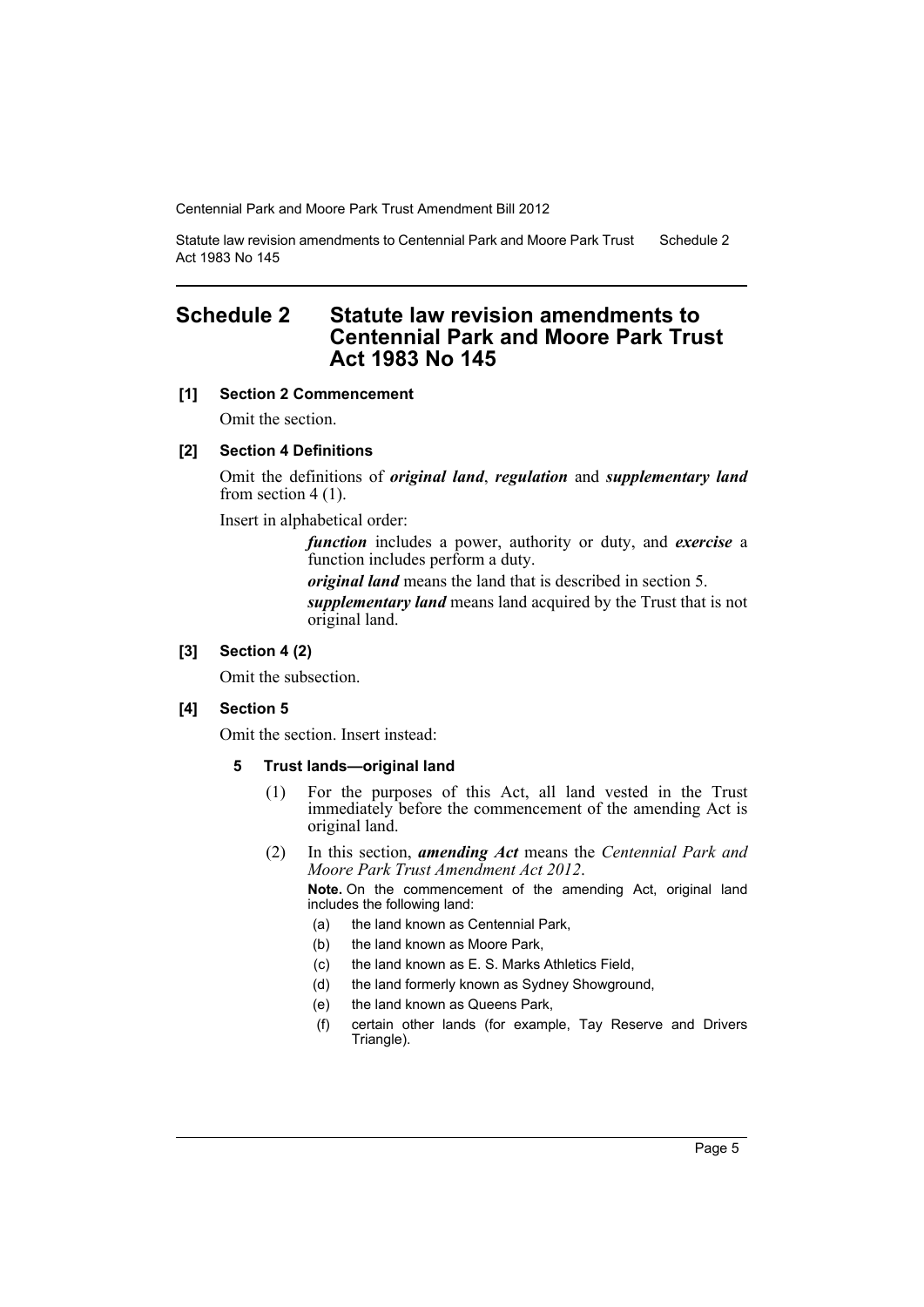Schedule 2 Statute law revision amendments to Centennial Park and Moore Park Trust Act 1983 No 145

#### **[5] Section 9 Functions of Trust**

Omit "*Stamp Duties Act 1920*" from section 9 (6). Insert instead "*Duties Act 1997*".

- **[6] Section 10 Disposal of certain land prohibited** Omit "Part 3A and".
- **[7] Part 3A Provisions relating to the Eastern Distributor** Omit the Part.
- **[8] Part 4 Finance** Omit the Part.
- **[9] Part 4A Macquarie Sydney Common** Omit the Part.
- **[10] Section 19 Resumption of original land requires Act of Parliament** Omit section 19 (1) and (1A).
- **[11] Section 21 Annual report** Omit the section.
- **[12] Section 22 Regulations** Omit section 22 (4).
- **[13] Section 27 Transitional and other provisions** Omit the section.
- **[14] Schedule 1 Provisions relating to trustees and procedure of the Trust** Omit "*Public Service Act 1979*" from clause 4. Insert instead "*Public Sector Employment and Management Act 2002*".
- **[15] Schedule 1, clause 12 Common seal** Omit the clause.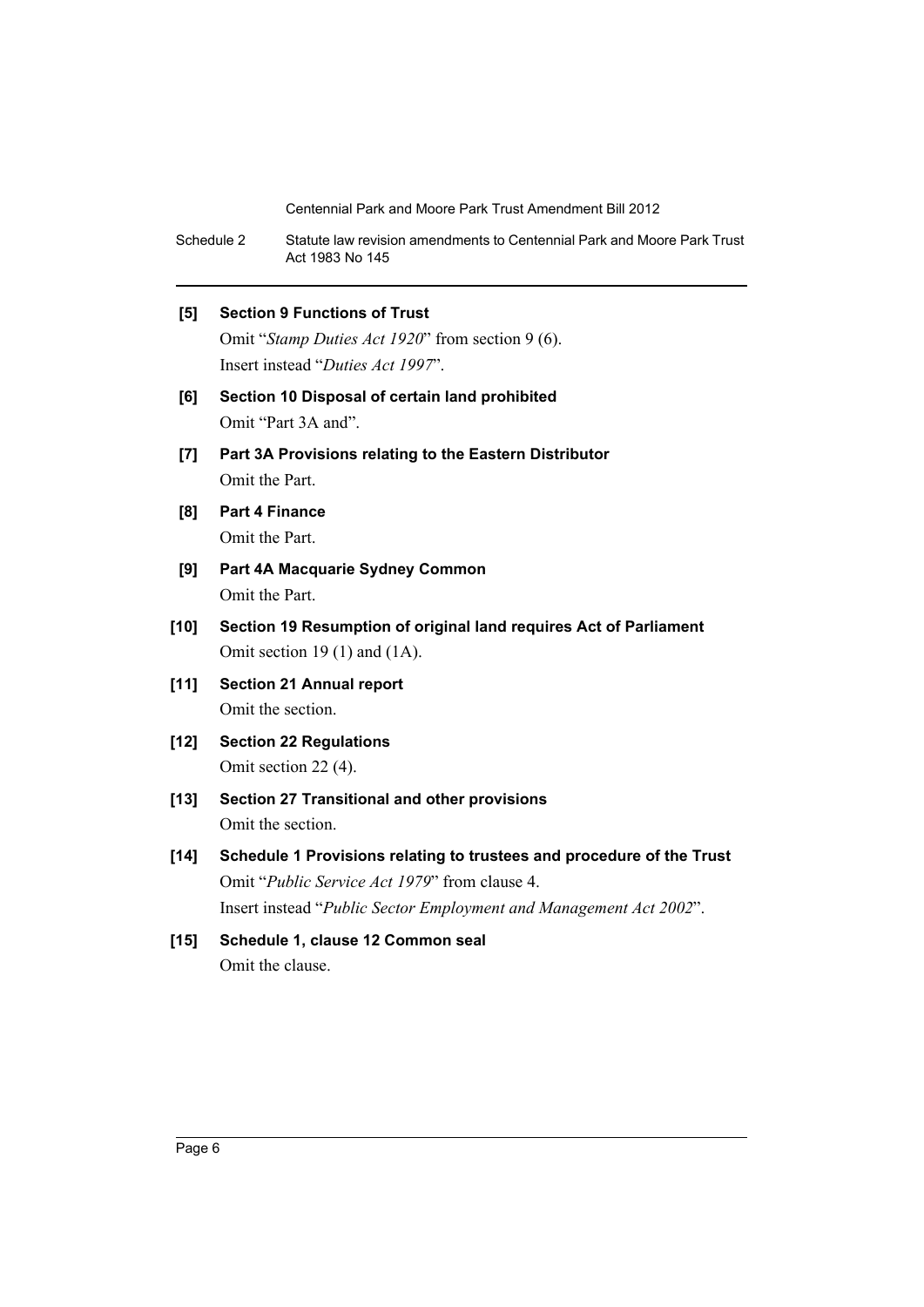Statute law revision amendments to Centennial Park and Moore Park Trust Act 1983 No 145 Schedule 2

#### **[16] Schedule 2 Transitional and other provisions**

Omit "(Section 27)". Insert before Part 1:

## **Part 1A Savings and transitional regulations**

#### **1A Regulations**

- (1) The regulations may contain provisions of a savings or transitional nature consequent on the enactment of this Act or any Act that amends this Act.
- (2) Any such provision may, if the regulations so provide, take effect from the date of assent to the Act concerned or a later date.
- (3) To the extent to which any such provision takes effect from a date that is earlier than the date of its publication on the NSW legislation website, the provision does not operate so as:
	- (a) to affect, in a manner prejudicial to any person (other than the State or an authority of the State), the rights of that person existing before the date of its publication, or
	- (b) to impose liabilities on any person (other than the State or an authority of the State) in respect of anything done or omitted to be done before the date of its publication.

#### **[17] Schedule 2, clause 1**

Insert "(being 2 November 1984)" after "commencement of section 27" in the definition of *commencement*.

#### **[18] Schedule 2, clauses 3 (2), 4, 7, 8 and 10 and Parts 2A and 3**

Omit the clauses and Parts.

#### **[19] Schedule 2, clause 5**

Insert "(being 9 March 1992)" after "commences" in the definition of *appointed day*.

#### **[20] Schedule 2, Part 4**

Transfer sections 15A, 15D–15G and 15I (which are repealed by item [7]), after the following heading, as clauses 12–17 of Schedule 2 and update cross-references of those provisions accordingly:

## **Part 4 Provisions consequent on enactment of Centennial Park and Moore Park Trust Amendment Act 2012**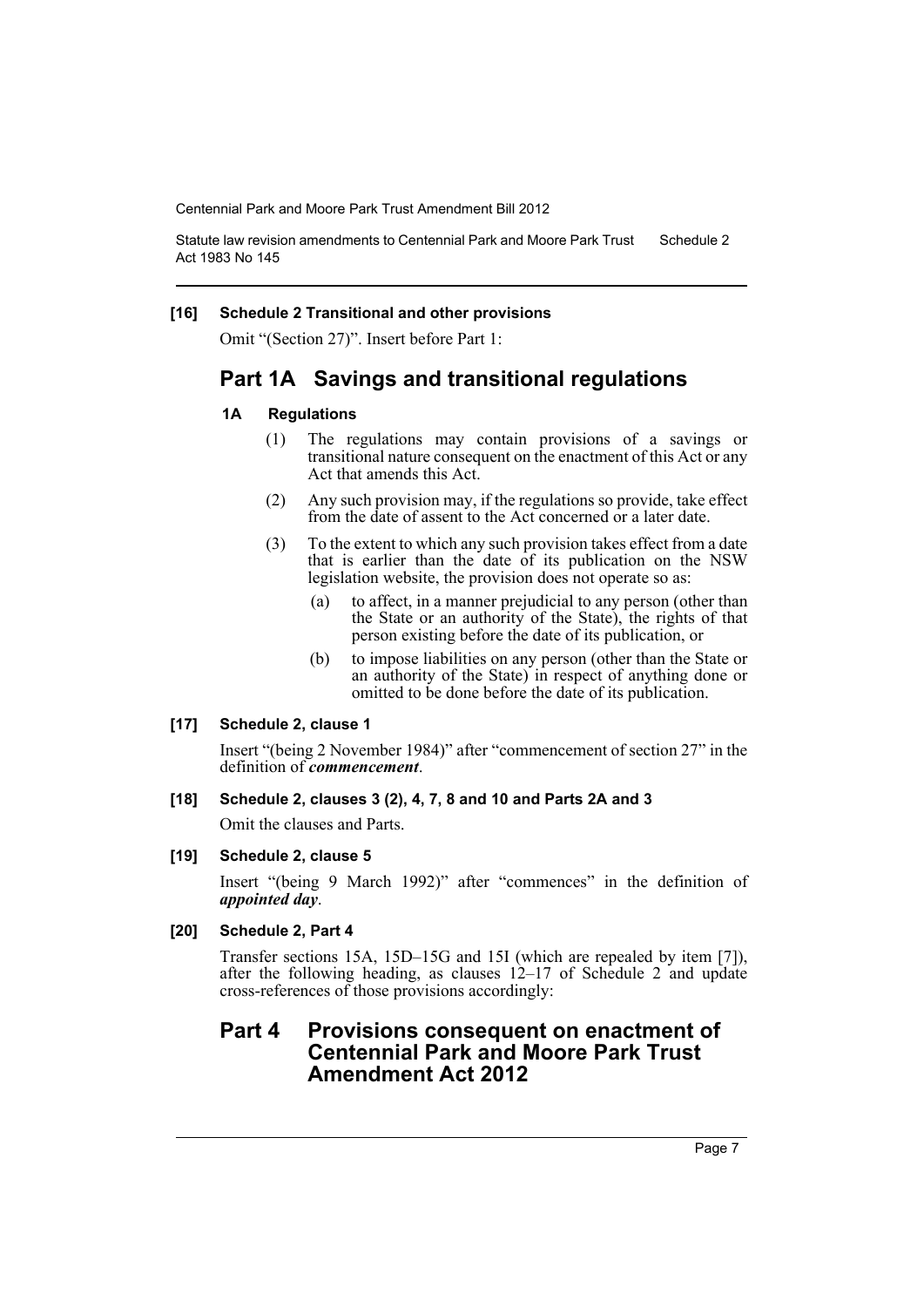Schedule 2 Statute law revision amendments to Centennial Park and Moore Park Trust Act 1983 No 145

#### **[21] Schedule 2, clause 12 (as inserted by item [20])**

Omit "or the proposed road link" from the definition of *Eastern Distributor*.

#### **[22] Schedule 2, clause 12 (as inserted by item [20])**

Insert "(as in force immediately before its repeal)" after "section 15C (2)" in the definition of *revested land*.

#### **[23] Schedule 2, clauses 13–17 (as inserted by item [20])**

Omit "section", "sections" and "subsection" wherever occurring.

Insert instead "clause", "clauses" and "subclause", respectively.

#### **[24] Schedule 2, clause 17 (1) (as inserted by item [20])**

Insert "(as in force immediately before the repeal of Schedule 3A)" after "items 2 and 3 of Schedule 3A".

#### **[25] Schedule 2, clause 18**

Insert after clause 17 (as inserted by item [20]):

#### **18 Savings relating to previous vestings and divestings of Trust lands**

The amendments made to this Act by the *Centennial Park and Moore Park Trust Amendment Act 2012* do not affect:

- (a) the operation of any provision omitted by that Act that vested land (or any interest in land) in the Trust or that excluded any interest in land or other thing from that provision, or
- (b) the operation of any provision omitted by that Act that divested land (or any interest in land) in the Trust or that excluded any interest in land or other thing from that provision.

#### **[26] Schedule 3 Moore Park and E S Marks Field**

Omit the Schedule.

#### **[27] Schedule 3A Affected land**

Omit the Schedule.